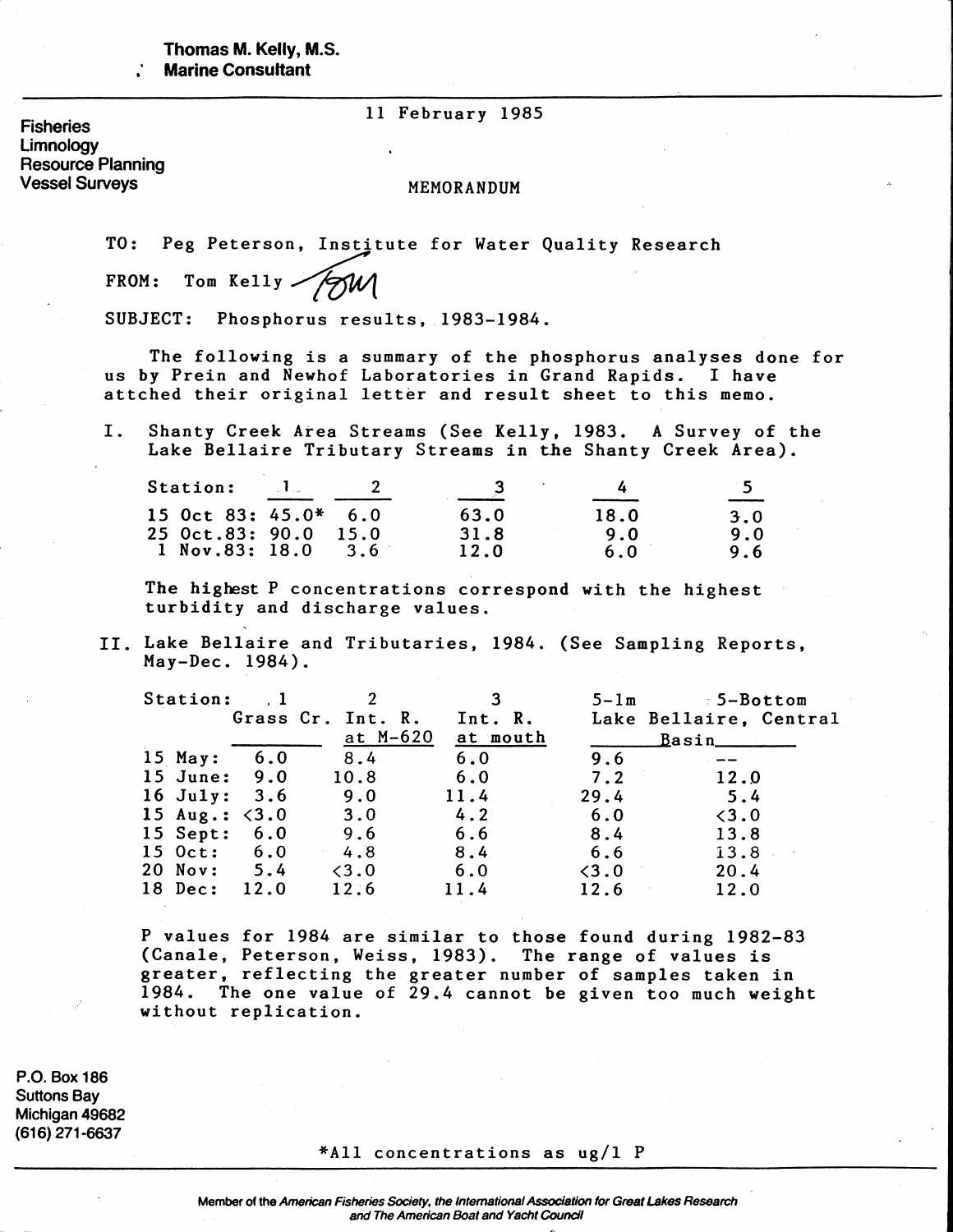Thomas M. Kelly **Marine Consultant** 

**Fisheries**

**Iource Planning** 

Limnology REPORT OF LAKE BELLAIRE SAMPLING

15 MAY 1984

The following is a transscription of my field notes of 15 May 1984s

Station 1. (Grass Creek at County Road' 620 culvert) Time: 1212 EDT Air temp: 12.2 C Sunny Water temp:  $6.6$  C Water clear BOD & P samples taken at surface BOD=  $1.6$  mg/l.

- Station 2. (Intermediate R. at Riverside Marina dock) Time: 1150 Air temp:  $13.3$  C Sunny Water temp:  $9.5 C$ Water clear BOD & P samples taken at surface BOD=  $1.6$  mg/1
- Station 3. (Intermediate R. just above outlet to L. Bellaire) Time: 105? Air temp:  $-$  Sunny, wind westerly at 12 mph Water temp: 9.5 C Water Clear BOD & P samples taken at surface BOD=  $1.7 \text{ mg}/1$
- Station 5. (Lake Bellaire at appox.  $L44^{\circ}$  57.2'N. Lo85°13.5'W)  $Time:1120$ Air temp: 11.7 C Water temp, 1m: 9.2 C bottom:  $7.6$  C Station depth: 96 feet. BOD and P sample at bottom,. P sample at surface. BOD at bottom=  $1.7 \text{ mg}/1$
- Notes: The phosphorus sampling bottles supplied by Prein & Newhof (disposable type) proved to be unsatisfactory. About 50% of the samples taken with this type of bottle were lost when the bottles split when the samples were frozen. Fortunately I took duplicate samples at most stations and only the Station 5 bottom sample was lost. In future I will be using Nalge 250 ml bottles for P sampling. These bottles are more robust and can take freezing w/o cracking.

**Michigan 49682** 616 271-6637 Continued

No BOD sample was taken at the Lake Bellaire station at P^Box 186 the surface. This can be done in future if desired.<br>Some Bay, the Please advise. Please advise.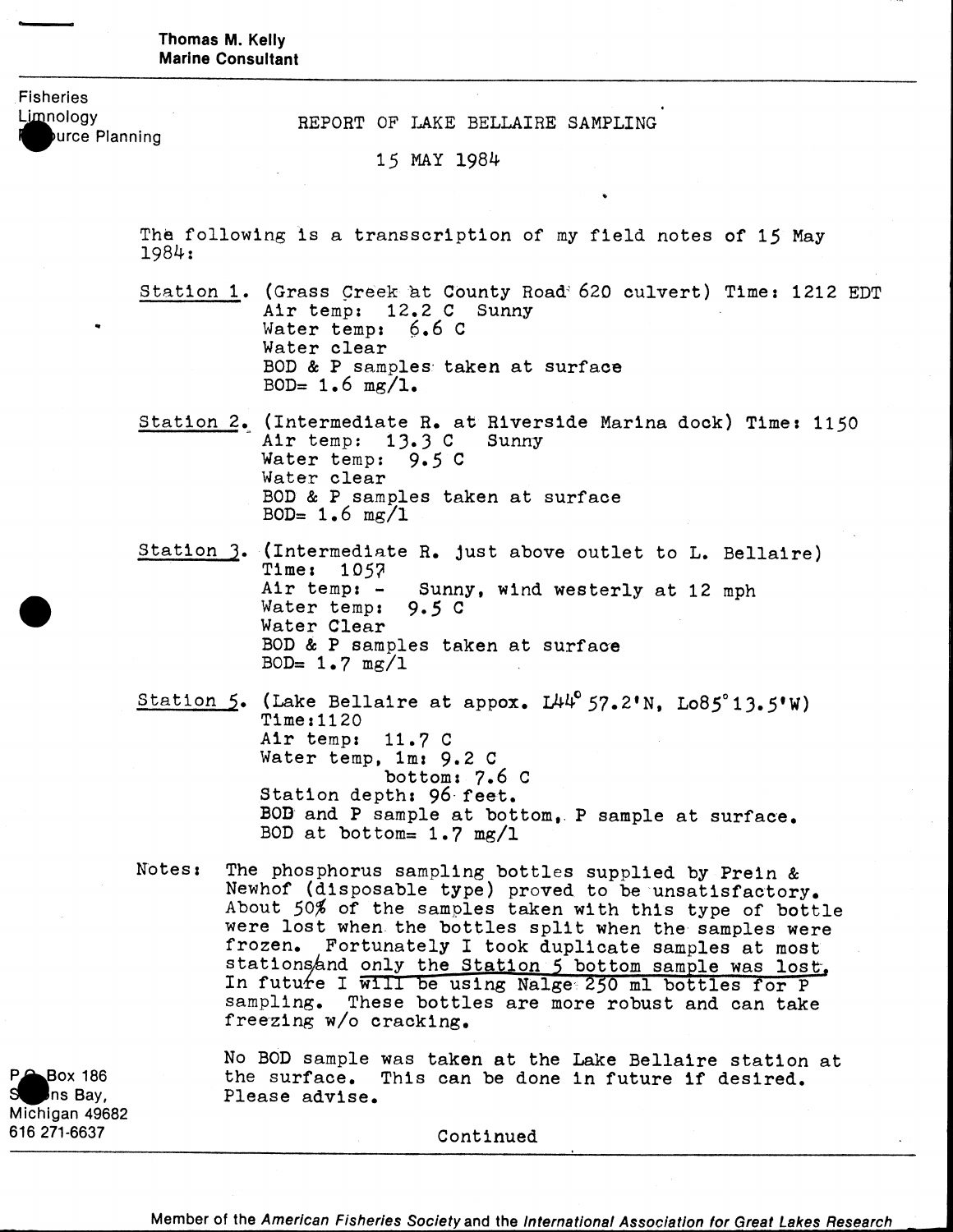Lake Bellaire, 15 May 1984, Page 2

ine inaverse City wwip is charging me \$8.00/BOD sample instead of 120.00 as originally quoted. Thsi is a considerable savings *IndA* Project. Perhaps some of the savings could be put toward the boat and motor rental at Riverside Marina (\$6.00<br>per monthly trip).

I expect to make my next sampling on 15 June 1984.



CC: Comfort/Peterson

Attachment: Invoice

P.S.: I have never received a contract for this work.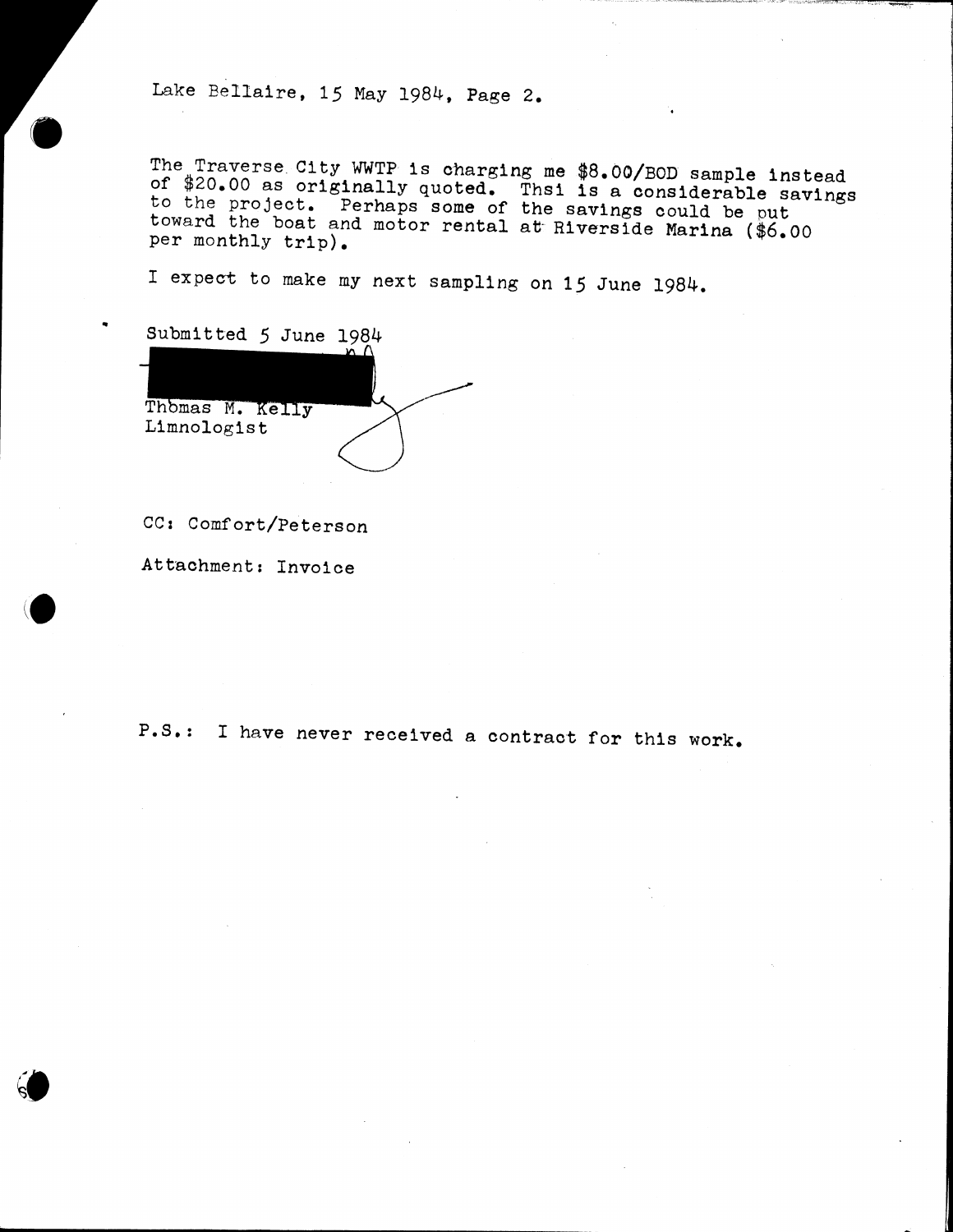Thomas M. Kelly **Marine Consultant** 

**Fisheries**

Limnology<br>
REPORT OF LAKE BELLAIRE SAMPLING<br> **A**purce Planning

14 JUNE 1984

The following are the results of field work done on 14 June 1984:

Station 1. (Grass Creek) Time: 1230 EDT Air temp:  $13.9 C$ Water temp:  $11.5$  C Water clear Sky overcast, wind variable BOD and P samples taken at surface Brook lamprey (Lampetra appendix) observed on spawning redd.

Station 2. (Intermediate River at Riverside Marina) Time: 1154 EDT Air temp:  $12.2$  C Water temp:  $17.5$  C  $\qquad \qquad$ Sky overcast, wind calm at river surface Water has slight brown tint BOD & P samples taken at surface.

Station 3. (Intermediate River at mouth) Time: 1055 EDT Air Temp: 12.8 G Water temp: 17.6 C Sky overcast, wind 337 degrees true, 6-8 mph. Snapping turtle almost got my sample bottle and fingers! P & BOD samples taken at surface.

Station 5. (Lake Bellaire, Main basin) Time: 1110 EDT Air temp: 13.3 C Sky overcast, wind 354 degrees T, 10-12 mph. Water temp: 1 m: 17.8 C Bottom:  $9.1 \text{ C}$ Station depth: 96.5 ft. (29.4 m) BOD & P samples taken at lm and 0.5m above bottom,

BOD Results: (Analyses done by Traverse City WWTP) S tation 1: 0.8 mg/1 2: 0.9  $3: 0.9$ 5; lm: 0.3

Bot: 0.7

My next sampling is planned for July 16 (Monday).

Thomas M. Keliy<br>Limnologist

**F** $\triangle$  Box 186 **^ ^ > n s Bay, Michigan 49682 616 271-6637**

Member of the American Fisheries Society and the International Association for Great Lakes Research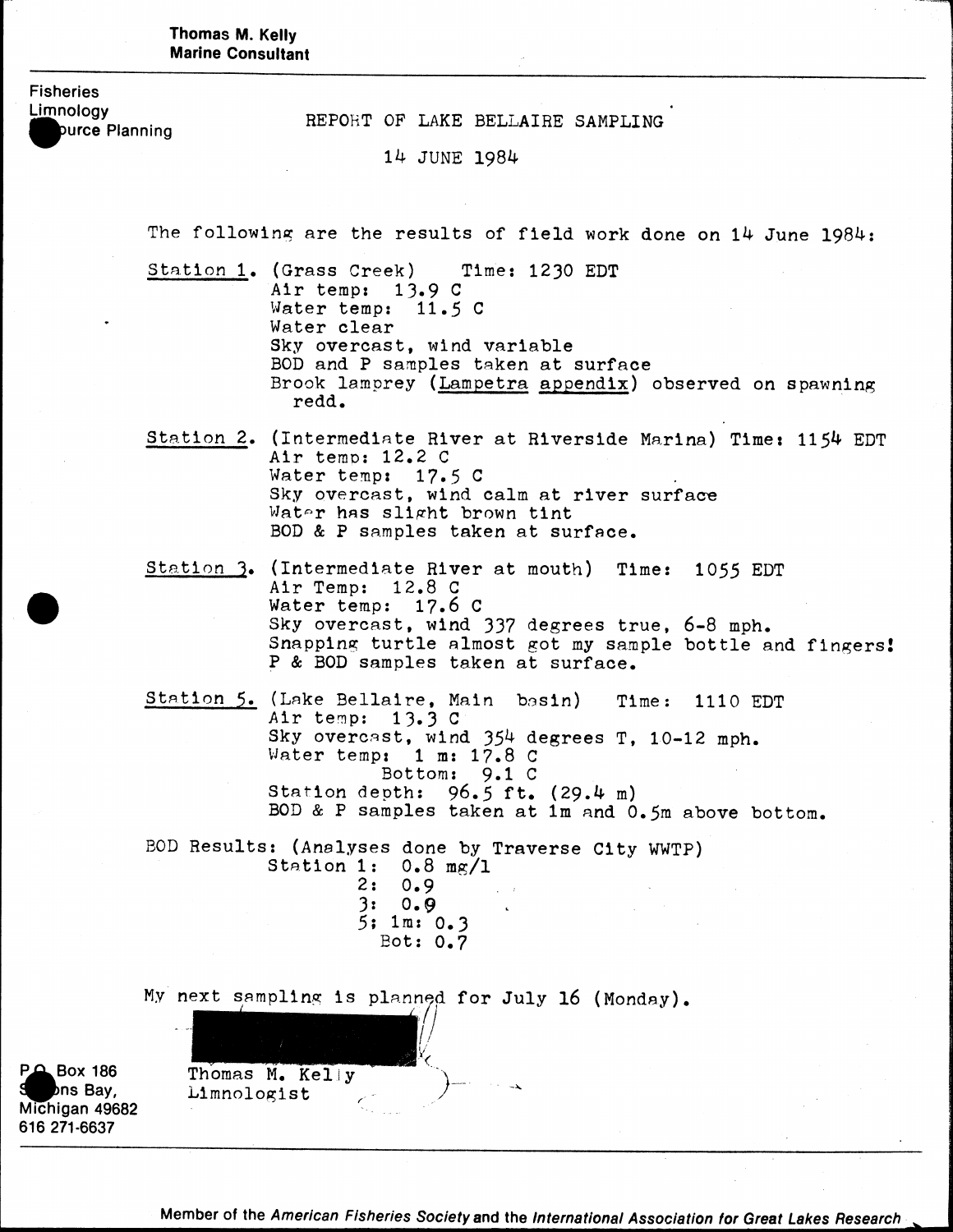### Thomas M. Kelly **Marine Consultant**

**Fisheries** Limnology

burce Planning **REPORT OF LAKE BELLAIRE SAMPLING** 

# 16 JULY 1984

The following are the results of field work done on 16 July 1984. Field work by T. Kelly, A. Weber, assisting. BOD<sub>5</sub> analyses were done by the Traverse Ctiy Wastewater Treatment Plant laboratory.

- Station 1. (Grass Creek) Time 1009 (all times are local time, EDT) Weather: Heavy overcast. Air temp: 21.7 C Wind 2-5 mph from 257 degrees T Water temp: 15.0 C Water clear<br>BOD: 2.2 mg/l P sample tal P sample taken and frozen
- Station 2, (Intermediate River at Riverside Marina) Time: 1157 Weather: Broken overcast. Air temp: 22.5 C Wind variable Water temp: 21.0 C Water clear, slight brown tint.<br>BOD: 2.0  $\text{mg}/1$  P sample taken and frozen. P sample taken and frozen.
- Station 3.  $(Intermediate River at mouth)$  Time: 1100 Weather: Heavy overcast. Air temp: 22.8 C Wind 347 at 8-10 mph. Water temp: 21.0 C Water clear, light brown tint.<br>BOD: 1.9 mg/1 P sample taken and frozen. P sample taken and frozen.
- Station 5. Lake Bellaire, central basin) Time: 1115 Weather: Broken cumulus. Air temp: 19.2 C Wind 317 T at 10-15 mph. Lake surface choppy Water temp: 10 C (Bottom),  $\bar{22.2}$  C (1m) Water has slight green tint BOD:  $2.1 \text{ mg/l}$  (bottom),  $2.3 \text{ mg/l}$  (1m) Station depth: 87 feet P samples taken and fromen

My next sampling trip is scheduled for August 14 (Friday).

Thomas M. Kelly ( Limnologist

**Pox 186 sf^Pns Bay, Michigan 49682 616 271-6637**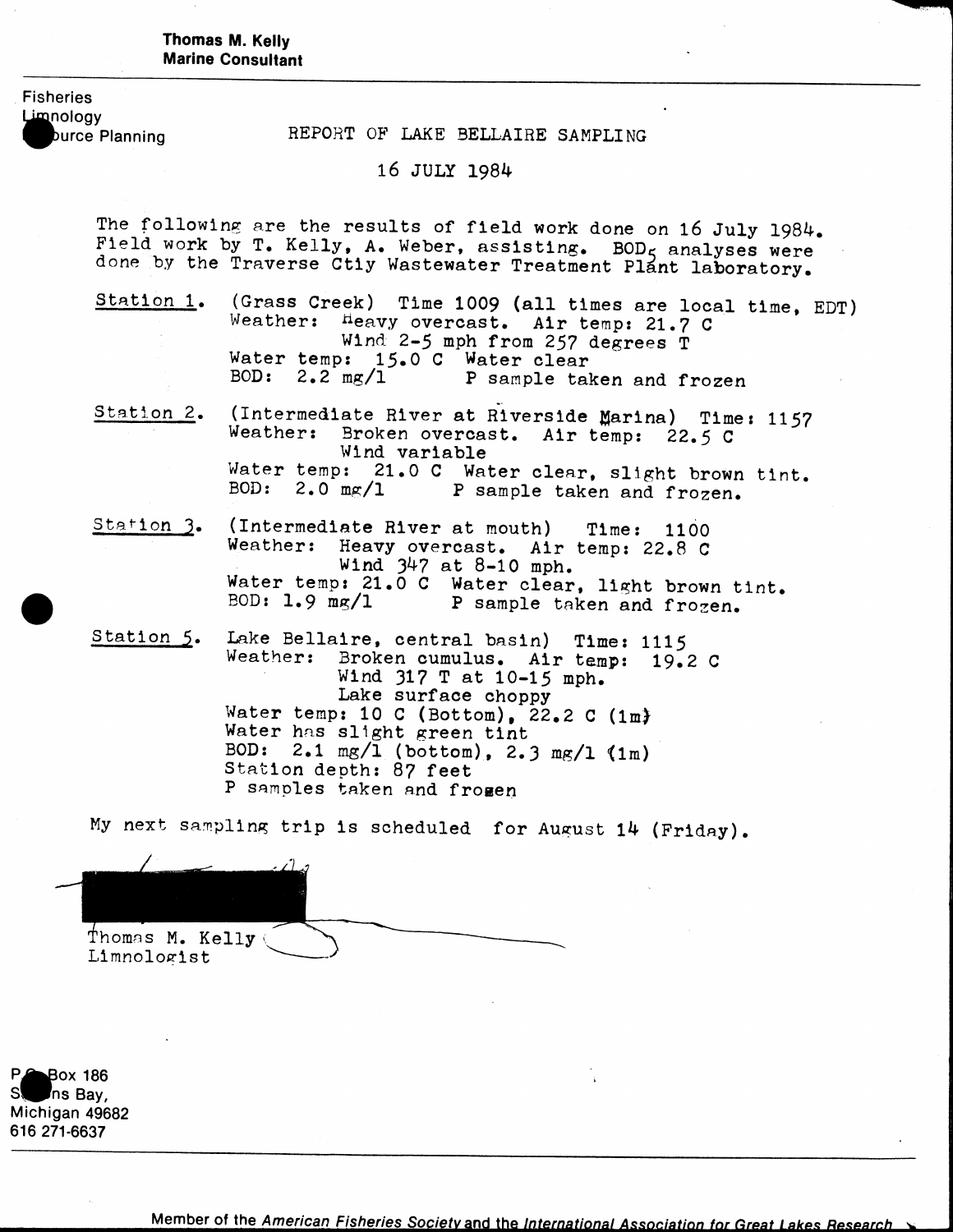**Thomas M. Kelly<br>Marine Consultant** 

 $\hat{\mathcal{A}}$ 

Ν

 $\ddot{\phantom{a}}$ 

| <b>Fisheries</b><br>blogy<br><b>Resource Planning</b>            | REPORT OF LAKE BELLAIRE SAMPLING                                                                                                                                                                                                                                                                                                                   |
|------------------------------------------------------------------|----------------------------------------------------------------------------------------------------------------------------------------------------------------------------------------------------------------------------------------------------------------------------------------------------------------------------------------------------|
|                                                                  | 14 SEPTEMBER 1984                                                                                                                                                                                                                                                                                                                                  |
|                                                                  | Station 1. Grassy Creek at M-620<br>Time: 0950 EDT<br>Air Temp: 16.7 C<br>Sky: Broken strato-cumulus Wind: calm<br>Water clear<br>Water Temp: 12.0 C<br>BOD: $1.5 \text{ mg}/1$<br>Note: Since the parking area here has been blocked off<br>the stream bank has stablized and good vegetation<br>cover has grown up.                              |
|                                                                  | Intermediate River at Riverside Marina, Bellaire<br>Station 2.<br>Time: 1120<br>Air Temp: 19,4 C<br>Sky: Overcast Wind: Light and variable<br>Water Temp: 16.9 C Water clear, slight brown-green tint<br>BOD: $1.5 \text{ mg}/1$                                                                                                                   |
|                                                                  | Interdediate River at mouth<br>Station 3.<br>Time: 1030<br>Air Temp: 19.4 C<br>Sky: Overcast, broken strato-cumulus Wind: Calm<br>Water Temp: 16.8 C<br>BOD: $1.4 \text{ mg}/1$<br>Note: Lots of minnows here.                                                                                                                                     |
|                                                                  | Station 5. Lake Bellaire, Central Basin<br>Time: 1045<br>Air Temp: 16.7 C<br>Sky: Overcast, broken strato-cumulus Wind: 181 deg. T<br>at $3-4$ mph.<br>Water has slight green tint.<br>Lake surface rippled.<br>18.3c<br>Water Temp: 1m:<br>9.3 <sup>c</sup><br>Bot:<br>Station depth: 93 feet (28.3 m)<br>1m: 0.8 mg/1<br>BOD:<br>Bot: $1.5$ mg/1 |
|                                                                  | The next sampling trip is scheduled for October 15 (Monday).<br>I have run out of room to store the frozen phosphorus samples.<br>Respectfully submitted.                                                                                                                                                                                          |
| <b>Box 186</b><br>Suttons Bay,<br>Michigan 49682<br>616 271-6637 | THOMAS M. KELLY<br>Limnologist                                                                                                                                                                                                                                                                                                                     |

omber of the American Eisheries Society and the International Association for Great Lakes Research

 $\ddot{\phantom{a}}$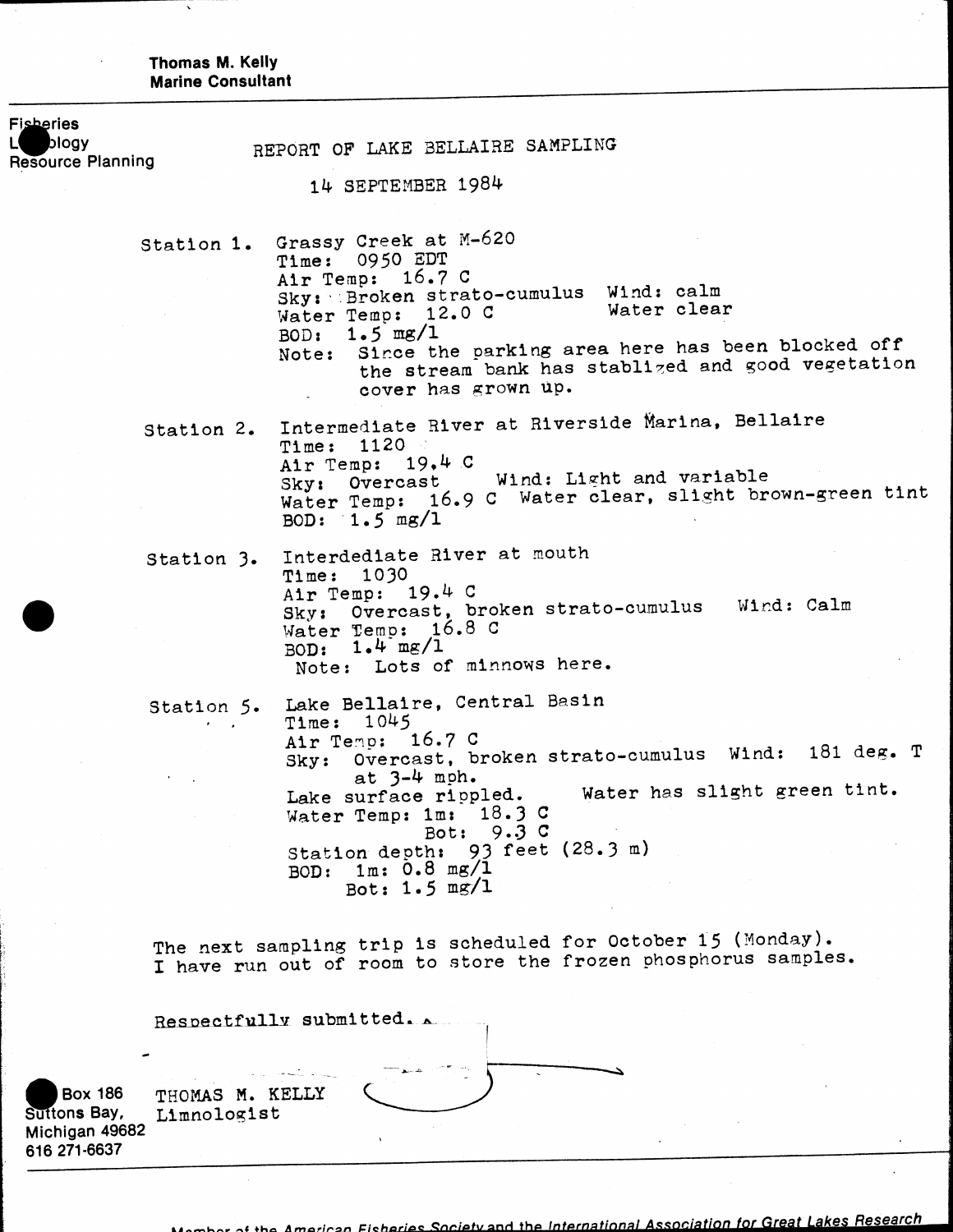|                                                           | Thomas M. Kelly<br><b>Marine Consultant</b>                                                                                                                                                                                |
|-----------------------------------------------------------|----------------------------------------------------------------------------------------------------------------------------------------------------------------------------------------------------------------------------|
| <b>Fisheries</b><br>Limnology<br>Durce Planning           | REPORT OF LAKE BELLAIRE SAMPLING<br>15 OCTOBER 1984                                                                                                                                                                        |
|                                                           | Station 1. Grassy Creek at M-620<br>Time: 0930 EDT<br>Air temp: $16.0 C$<br>Sky: Heavy overcast<br>Wind: Light and variable<br>Water Temp: $13.6 \text{ C}$ .<br>Water clear<br>BOD: $*$                                   |
|                                                           | Station 2. Intermediate River at Riverside Marina<br>Time: 1025<br>Air temp: (thermometer broke!) Wind: Less than 5 mph<br>Sky: Heavy overcast<br>from 065 degrees T<br>Water temp: $13.6C$<br>Water:<br>Clear<br>BOD: $*$ |
|                                                           | Station 3. Intermediate River at Mouth<br>Time: 1021<br>Air temp: -<br>Wind: 2-3 mph, variable<br>Water temp: 13.6 C<br>Water: Clear<br>BOD: $*$                                                                           |
|                                                           | Station 4. Lake Bellaire, Central Basin<br>Time: 1053<br>Air temp: -<br>Wind: 5-10 mph, 145 deg. T<br>Sky: Overcast, occasional bright periods<br>Sea state: Small wavelets<br>Secchi disc depth: 14.8 feet                |
|                                                           | Water temp: 1m. 15.3 C<br>Bot. 10.0 C ·<br>Station depth: 87 feet<br>Water has slight green tint<br>BOD: $1m.$ *<br>Bot. $*$                                                                                               |
|                                                           | The next sampling is scheduled for 15 November (Thursday).                                                                                                                                                                 |
|                                                           | Respectfully Submitted,<br>*BOD samples lost in lab<br>proceedural problem.<br>THOMAS M. KELLY<br>Limnologist                                                                                                              |
| P.O. Box 186<br>hs Bay,<br>Michigan 49682<br>616 271-6637 |                                                                                                                                                                                                                            |

Member of the American Fisheries Society and the International Association for Great Lakes Research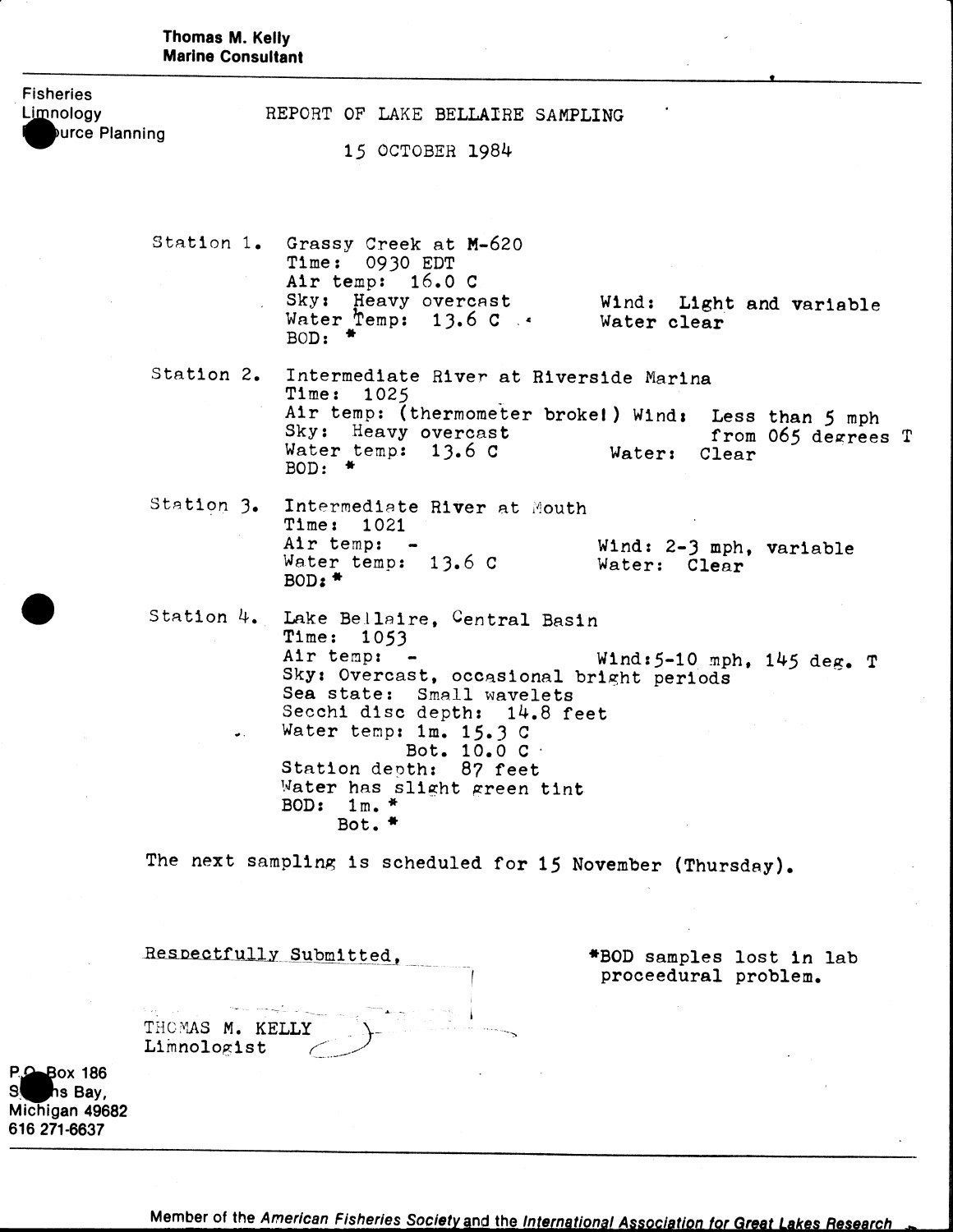Thomas M. Kelly, M.S. **Marine Consultant** 

| <b>Fisheries</b>                                                  |                                                                                                                                                                                                                                                                                                                                 |
|-------------------------------------------------------------------|---------------------------------------------------------------------------------------------------------------------------------------------------------------------------------------------------------------------------------------------------------------------------------------------------------------------------------|
| hology<br>Resource Planning                                       | REPORT OF LAKE BELLAIRE SAMPLING                                                                                                                                                                                                                                                                                                |
| <b>Vessel Surveys</b>                                             | 20 NOVEMBER 1984                                                                                                                                                                                                                                                                                                                |
|                                                                   | Station 1. Grassy Creek at M-620<br>Time: 1011 EST<br>Air temp: $29.3F$ (-1.5 C)<br>Water Temp: 2.0 C<br>Water clear<br>Sky: Overcast Wind: Light and variable<br>BOD: $6.5 \text{ mg}/1*$                                                                                                                                      |
|                                                                   | Station 2. Intermediate River at Riverside Marina, Bellaire<br>Time:<br>1120<br>Air temp: 0.4 C<br>Sky: Overcast, occasional snow flurries<br>Wind: Light and variable                                                                                                                                                          |
|                                                                   | Water temp: 2.8 C<br>Water clear<br>BOD: $6.5 \text{ gm}/1*$                                                                                                                                                                                                                                                                    |
|                                                                   | Station 3. Intermediate River at mouth.<br>Time: 1042<br>Air temp: 0.2 C<br>Sky: Overcast, light snow<br>Wind: NNW at 6 mph<br>Water temp: 2.2 C<br>Water clear. Some ice at river banks.<br>BOD: $6.7 \text{ mg}/1*$                                                                                                           |
|                                                                   | Station 5. Lake Bellaire, central basin.<br>Time: 1058<br>Station depth: 29.9 m (98 ft.)<br>Air temp: 0.4 C<br>Sky: Stratus cover, few breaks in clouds<br>Wind: NW at 9 mph<br>Sea state: Slight chop<br>Water temp: 1m: 5.5 C<br>27.4m: 4.5C<br>Secchi disc depth: 12.5 ft. (3.8m)<br>BOD: $1m: 6.6 mg/l*$<br>27.4m: 0.7 mg/1 |
|                                                                   | BOD concentrations are several times higher than expected. Discussions<br>with laboratory personnel indicate error possible in oxygen instrument.                                                                                                                                                                               |
|                                                                   | My next (and final) sampling will be made on 17 December 1984.                                                                                                                                                                                                                                                                  |
| <b>P-2</b> Box 186<br>bns Bay<br>Michigan 49682<br>(616) 271-6637 | Respectfully submitted:                                                                                                                                                                                                                                                                                                         |

 $\bullet$ 

Member of the American Fisheries Society, the International Association for Great Lakes Research<br>and The American Boat and Yacht Council

**THOMAS M. KELLY, Limnolo^lst**